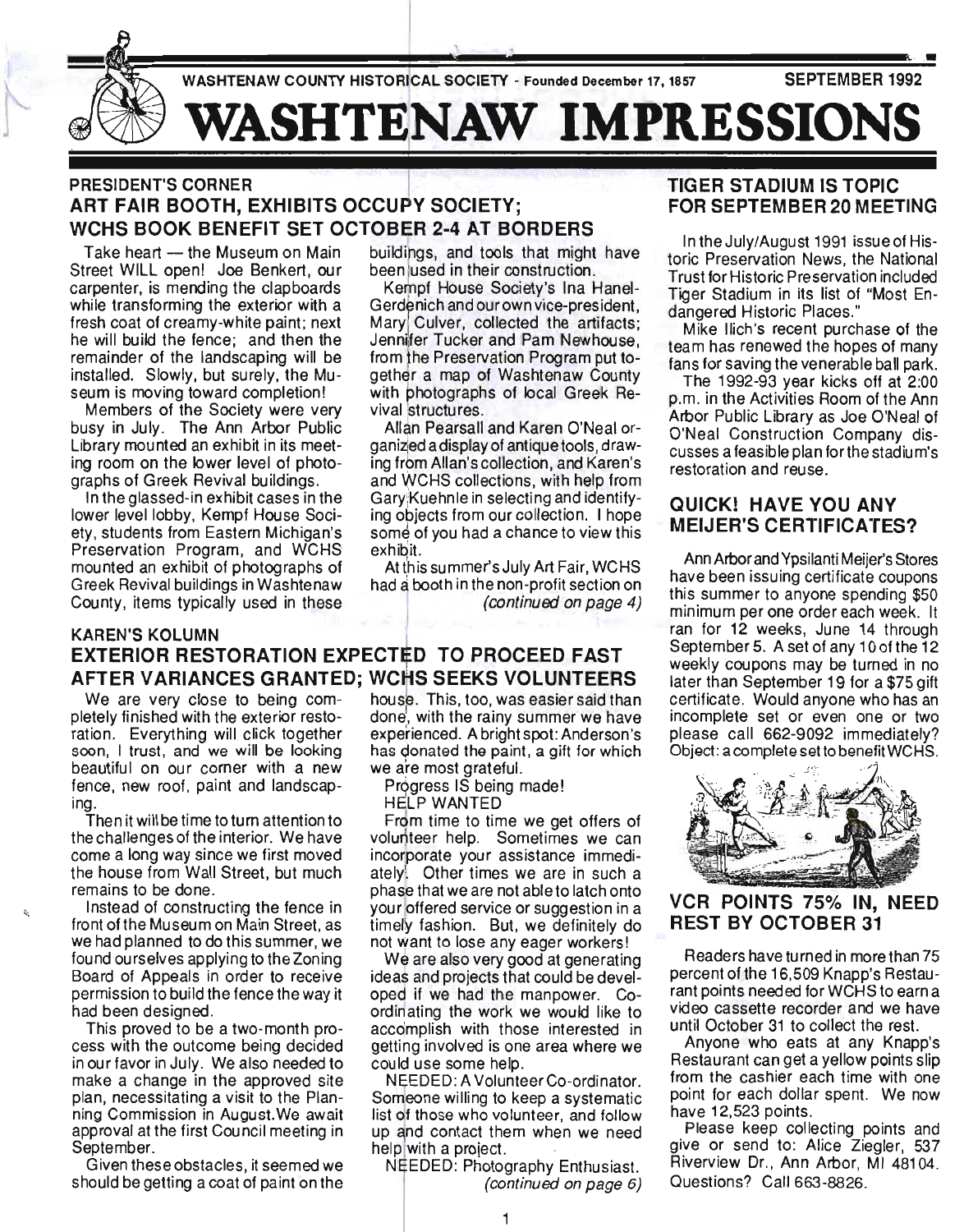# BEFORE GROSSE POINTES DEVELOPED **DETROIT'S LEADERS LIVED IN INDIAN VILLAGE**

. Detroit's Indian Village, once part of a narrow French ribbon farm stretching back from the Detroit River, became a haven in the 1890s to 1920s for Detroit's . industrialists, financiers and professionals who wanted to build a new home in the country. .

The area was rural then. Detroit did not extend out that far and the Grosse Pointes, even further out, had not yet been developed.

Today, many of the spacious architect-designed homes have been or are being lovingly restored by new generations of young professionals.

Indian Village has been designated an historic district by the City of Detroit and State of Michigan and was placed on the National Register of Historic Places in 1972.

WCHS's annual bus tour in June participated in the twentieth consecutive annual home and garden tour of Indian Village. The first Indian Village tours were held in the mid-1950s, then intermittently until 1973.

Anne Wenrich, a resident of the Village for 12 years, boarded the WCHS bus as tour guide through the Village.

The area that comprises Indian Village is just three blocks wide , she said-Burns, Iroquois and Seminole Streets from Jefferson to Mack Avenue, approximately a mile.

There are about 350 homes in the Village. It's an R-1 zoning area, no businesses are allowed. It's a function of the Indian Village Association to protect that R-1 status, she said.

The adjacent area is Historic West Village which has businesses and multiple dwellings as well as single family residential areas. There are no multiple dwellings in Indian Village.

"When you go through the Village you will see a mixture of a lot of different styles of architecture. When the area was developed, beginning in the late 1800s, it was developed mainly by ind ividu als.

There was one block with six houses developed by a developer on speculation around 1900. Also, once in a while, an architect would buy a parcel and build a house the way he wanted it and then sell it.

When the area was developed it included the other side of Jefferson (toward the Detroit River). There were homes all the way along the water side as well as on Jefferson.

"Now, houses on Jefferson are all businesses. Houses on the water side were all demolished, mostly in the '30s and '40s, to be replaced by apartment **buildings** 

"The first apartment building in the 20s led to the demise of all the singlefamily residential area along the waterfront.



"Abraham Cook originally acquired the former French ribbon farms be-<br>tween 1811 and 1822 for farming. Then, water frontage was important. As long as you had access to the water, your property could be as narrow as you wanted. So he had approximately three blocks in width from the waterfront all the way inland almost to Hamtramck (three miles)

"At one point, he even had a racecourse on the property, probably one of the first in Michigan.

"When you buy property, sometimes you are lucky enough to get a real, true abstract that has all the information from the very beginning. Mine starts with 'three leagues from the tree with the white oak blossoms,'-it's quite lyrical. You can track every single person who lived along here.

"Cook, born in 1774, died in 1847. When his son-in-law, John Owen, who had married Cook's daughter, Liza, went to develop the village in the 1890s, he actually took to court widows and single women to try to get them declared incompetent so he could buy their property. He really finagled to get his hands on all this property.

name,'lndian Village,' is not derived from the fact that there were Indians here. There were, there were Indians everywhere. The name came strictly as a marketable title for a subdivision

The tour of the Village left from Jefferson Avenue Presbyterian Church.

"It is a beautiful, well taken care of church and it is totally secure. It was Matilda Dodge's church. When she died, she left a substantial endowment to make sure that the church survives.

The bus started down Burns Avenue. "A lot of people think this is the older part of the Village but there are houses all the way up to Mack Avenue built as early as 1910."

She pointed out a stone house, the oldest in Indian Village, but it was not built in the Village. It was moved there in 1911.

"It Was built in 1875 on Chene Street by a ship captain. When he finally retired, he found the street he had built his house on was much too congested.

"So he decided to move to the rural area here. He moved the house stone by stone. In re-erecting it, he switched everything, making it a mirror image of itself.

"The library was made to duplicate a ship. All beams were curved. There were porthole windows with leaded glass.

"You'll see a lot of houses in Indian Village in Arts and Crafts style architecture. In the 1920s, when a lot of building in the Village went on, a lot of architects were interested in that."

A house at 1730 Burns was built in 1918 by Smith, Hinchman and Grylls, architects, for William Kale, co-founder of a large steel firm. "A lot of money in the Village at the turn of the century had to do with steel, lumber or cars. It was these three things that financed most of the building.

"The Kales' daughter'S debutante ball was held in the back yard. They built an entire two-story pavilion and had craftsmen come and lay down a real wood dance floor. It took almost a month to build.

"After, when Mrs. Kale was asked why she went to so much trouble, she said she just wanted to give the daughter a nice little party.

"You will occasionally see a contemporary house tucked in here. That was before we got historical designation. There are maybe 17 (older) homes missing from the Village-destroyed by fire or torn down over the years.

Newer homes were built on some of those lots. Before historical designation came in one of our neighbors purchased every remaining vacant lot so no one would build any more. He also maintained the lots for many years. The tour was started to raise money to maintain those lots and relieve him of the burden. The money is still used to maintain the lots and beautify the village.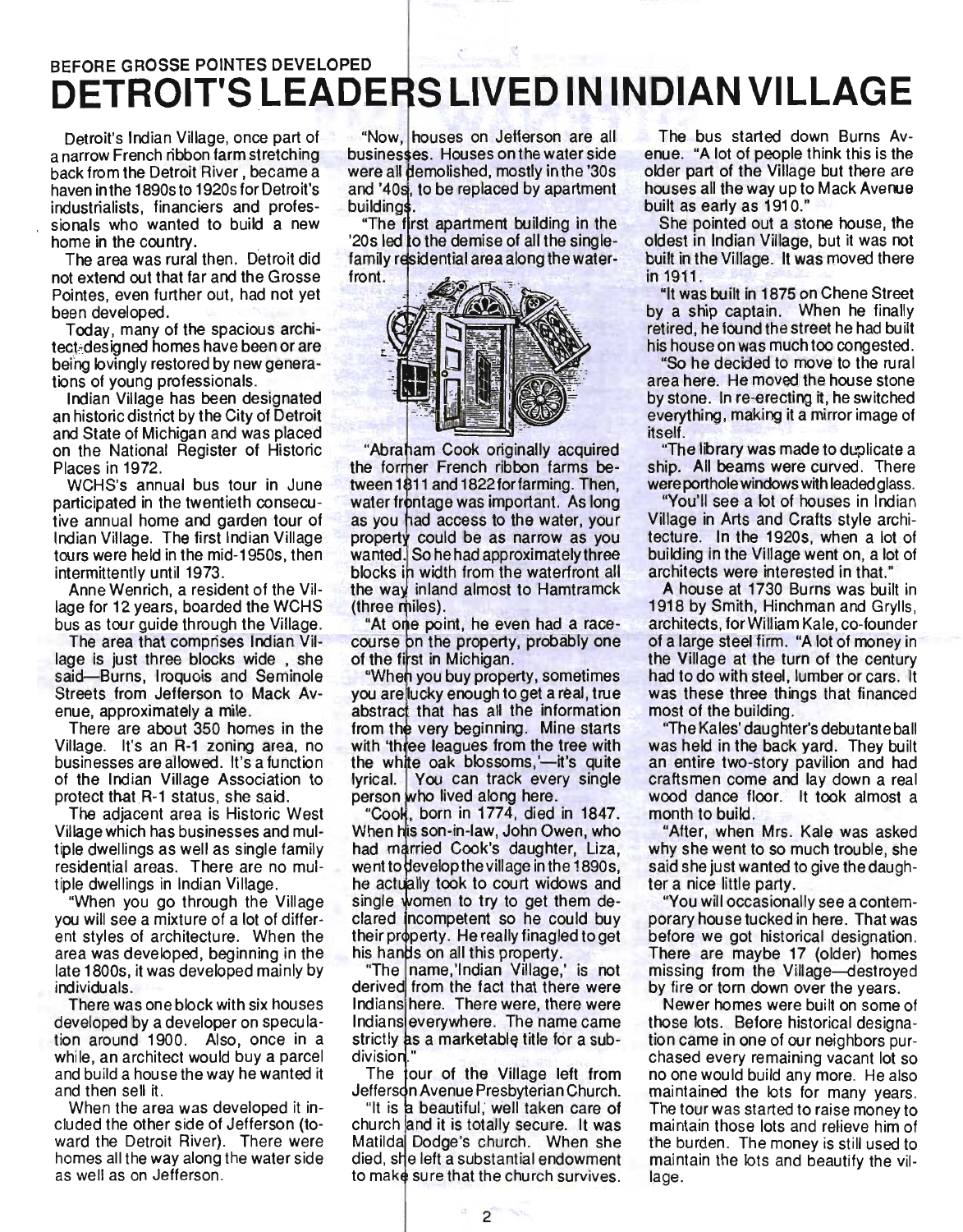She pointed out George Pierrot's former home. "The gardens are fabulous if you've ever been here in a year when they've been on tour. Mrs. Pierrot sold it to a couple who decided they wanted to maintain his gardens. The worked with Mrs. Pierrot for the next four or five years until she died just last year.

 $\ddots$ 

"There is a small area of woods behind the garden that contains trees they teld George weuld never live in Michigan. George said, 'Nonsense, I can grow anything,' and he was right."

The first stop was to tour two homesside-by-side at 2415 and 2435 Burns. The first, 2415, a Colonial Revival style brick, was built by the developers, the Cook Farm Company, in 1925. The architect is unknewn. The 5,000 square foot home has seven bedrooms and a butler's pantry with a German silver sink.

Its first owner was George Fink who founded Michigan Steel Corporation in EcOrse in 1922 and Great Lakes Steel Cerporatien in 1929 and was president of the latter's parent, National Steel Corporation, for many years.

Next door is the Federal Revival style home with Georgian elements designed by MacFarlane,Maul and Lentz in 1919 for Annette McGowan Miller, the widow .of lumber baron William A.C. Miller, Senior. That firm designed 16 Indian Village hemes. This heme has a low hip roof and stucco finish.

Kitchen cabinets had glass doors fer efficiency so the help could see what was behind them.

Master gardeners with name tags were stationed in the several beautifully maintained gardens on the tour to answer questiens. Vintage cars stood in driveways of houses on tour.

The garden on an extra lot at 2916 Seminele, beside a house built by the Cook Farm Company in 1926, featured roses and traditional perennials. Roses included a lew-maintenance pink 'Fairy' rose that blooms June to October and a 60-year-eld and a 40-year-eld climbing rose.

Clematis, peonies, columbine and several others were blooming. Lilies, phlox and hibiscus were among those to come in July. Some indoor plants hung from limbs of Russian olive trees.

Other plantings included a variegated dogwood tree, variegated and red weigela shrubs and shade-loving hostas and ferns in apprepriate spots .

The WCHS group took a lunch break at Sindbads Restaurant nearby. While the restaurant was not close enough to see the boat races on the Detroit River that day, tourgoers who sat near the windows saw some bungee jumps from a high platform held up by a construction crane.

Upon resuming the tour, Ms. Wenrich hoted that her house, built in 1910, has decorative wrought iron bars built into all the basement windows, so "even in 1910 they were security conscious."

During the last five or six years, she said, the Village Historical Society has been microfilming all the information they have managed to gather from the different homes and owners before it is too late.

"Nowadays, the average time span in a house is ten years, whereas, the man I bought the house from had lived in it 60 years. You don't usually see people staying put that long anymore.



"The ether thing that you see in the Village which is unusual, I think, is the same Villager having lived in two or three Village homes. You buy one, fix it up, then decide you really like that one down the street better and now it's for sale. I think the record is one. Villager in six different Village heuses.

"It's dIfficult te build a heuse in the Village now to meet the historic specifications. One man wanted to build a one-story house with a two-story facade on Iroquois. It was not allowed. I think the house has to be 2 1/2 story.

"Seminole Street has a lot of Arts and Crafts style houses. It really developed heavily in the 1920s."

She pointed out one house that had been neglected. Someone in the Village had bought it and fixed it up, adding a porch that has become a bone of contention. Half the Village doesn't like it, half say it's better than before.

A 1920 Albert Kahn house was one of several built of reinforced concrete designated as an air raid shelter in World War II because they were "so incredibly safe."

A pink house next door to the green concrete Kahn house was built for Mr. Goebel of Goebel Brewing Company.

"Arts and Crafts was a style of architectu re ih the early 1900s that reflected American style and feeling. Any ether architecture up to that time had always been done somewhere else first."

Three different Arts and Crafts hemes were open to tour. They were a 1909 home at 762 Seminole, a 1905 "Arts and Crafts Tudor Revival cottage style." and 2903 Seminole, an Arts and Crafts "with distant echees efthe Prairie style," according to the tour brochure.

The first twe were designed by architectural partners Chittenden and Ketting, the last by Smith and Walker. Chittenden and Ketting built 17 Village hemes as well as the Detroit Boat Club of 1902 on Belle Isle, the Detroit Stove Works and Henry Ferd's home en Edisen Avenue.

The 2903 Seminele living room featured an oak beam ceiling, a brick fireplace inlaid with Pewabic tile, flanked en either side by deuble glass door bookcases. The current owner had added Italian angel figures to the fireplace.

A large collection of American art pottery by Roseville, Weller and Brookwood was displayed in this room, including examples of Roseville patterns from 1920-39. Each year, Roseville introduced a new floral motif which they repeated during the year, then abandoned, and came out with a new motif next year.

Furnishings included a paper recker and a pressed back rocker, heirlooms of the current owner. The paper rocker appears to be wicker but is actually tightly twisted and lacquered paper that has been hand woven.

Ms. Wenrich pointed out a house built abeut 1910 whese interior is almost entirely marble, teak and mahogany. Next door, the original owner built a house without any wood for his mother who was afraid of fire. The doors are steel, the trim faux wood and plaster. It's a gray brick with blue shutters. There are three doors in every room for easy exit in different directions.

The architect of those two houses was Louis Kamper who came from New Yerk. When he was alive he had much more fame than Albert Kahn, Ms. Wenrich said. Kahn, of course, has superseded him since.

Another Kamper house is a French chateau. Each room is decerated in a totally different style-Colonial, Georgian and so on.

In the next block, lion statues guard the front of the former Matilda Dodge home. She lived in it before she moved to Grosse Pointe.

A young man recently bought it for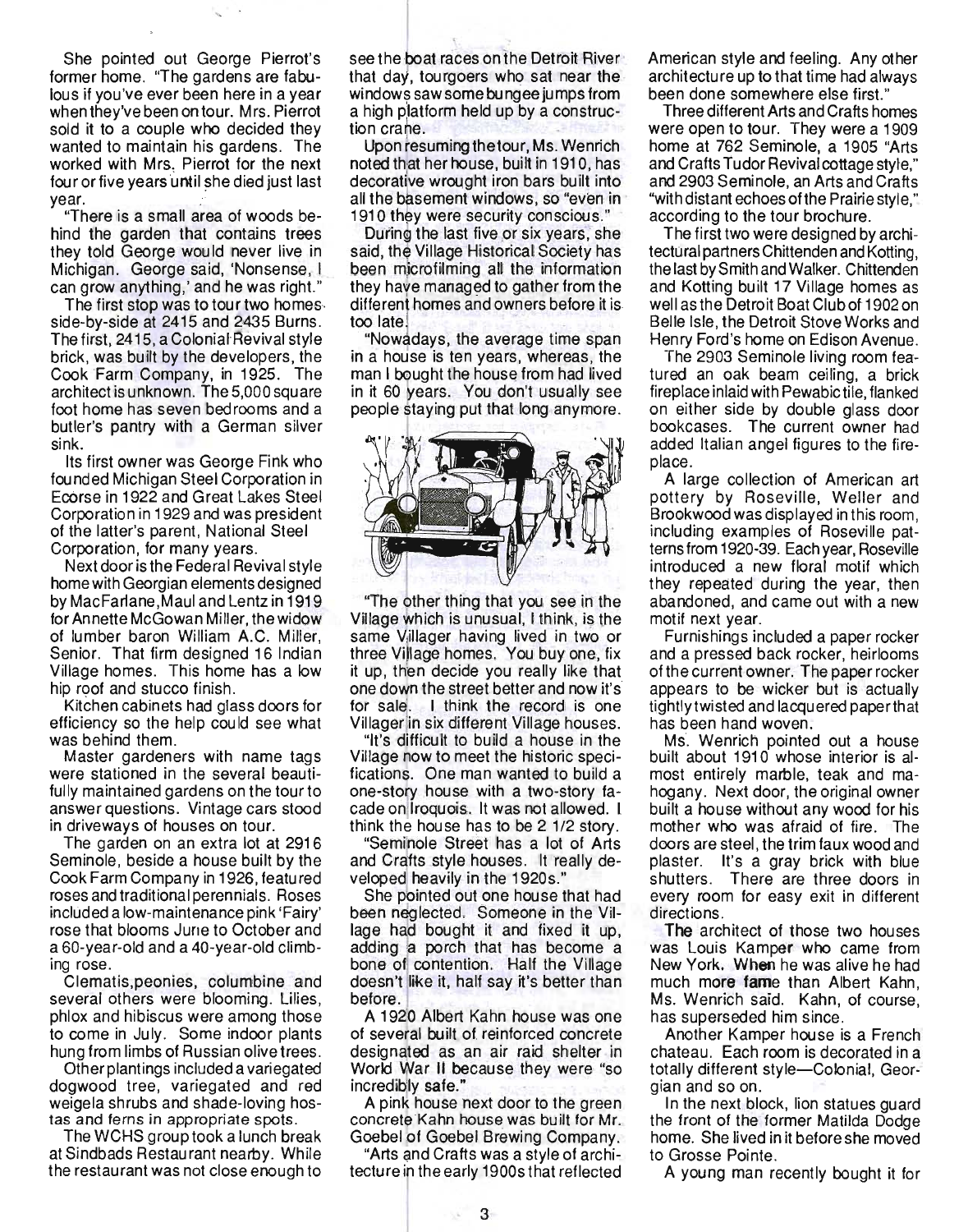what he conside red a steal at \$250 ,000. Nothing has been done to it in, perhaps, 30 years. He is fixing it up. The original velvet wallpaper is still in place.

The new owner is an avid gardener. He bought the house, he said, for the wisteria: The entire back of the lower floor is covered with a wisteria vine planted in 1910 when the house was built.

At 1453 Iroquois is a Georgian Revival style home ,designed in 1909 by Albert Kahn, for Hugh Chalmers (1873- 1932), owner of Chalmers Motor Car Company which eventually became part of Chrysler. The Chalmers factory, later the Chrysler Jefferson Avenue plant, was razed last year.

From 1932-1954 rthe former Chalmers home was occupied by Henry T. Ewald, Senior, and his wife, the former Oleta Stiles. Ewald founded the Campbell-Ewald advertising agency and the Ad-Craft Club in Detroit.

The former Chalmers-Ewald home has 8,000 square feet, ten bedrooms, eight bathrooms and four inch thick concrete floors. This is the third Village home forthe current owners, named Adams. Donna Adams has worked with a decorator from Hudson's Department Stores forthe past three years. They just finished the final touches last night, Ms. Wenrich said.

A total of eight homes, several gardens, three churches and the former Liggett School were open to visitors this year. The churches were (2411) Iroquois Avenus Christ Lutheran Church, Greater Christ Baptist Church at 3544 Iroquois at Mack and Jefferson Avenue Presbyterian Church where WCHS began its tour.

The former Liggett School at 2555 Burns is now the Detroit Waldorf School. The Reverend James D. Liggett founded the school in 1878 in downtown Detroit. Albert Kahn designed the new Eastern Liggett School in the Village in 1913 and an addition in 1924 when the Village school became the main campus. These were two of Kahn's 19 Indian Village commissions.

Liggett School moved to Grosse Pointe Woods in 1965 and the Waldorf School took over the Village building the next year. The school follows the teachings of Austrian seer Rudolph Steiner (1861-1925).



### **PRESIDENT'S CORNER** (continued from page 1)

South University Avenue near the front of Martha Cook Dormitory. Bets Hansen recruited volunteers to take three-hour shifts for the four days of the Fair. WCHS requested to be located adjacent to the Friends of the Arboretum and the League of Women Voters and we were fortunate to be able to piggy-back onto the booth being built by the Friends of the Arboretum.

Retired professor, Eric Steiner designed and with Jan VandenBroek (husband of LWV co-president) constructed a triple set of 6' by 6' by 8' high booths which we covered with plastic to keep off the rain.

Our thanks go to: the Friends of the Arboretum who helped set up the booths and remove them at the end of the Fair: to Bets Hansen for organizing, opening and closing our booth each day, and to her volunteers: Elizabeth Dusseau, Alice Ziegler, Jolanta Nowak, Nancy McAllister, Patty Creal, Dottie Wilkins, Susan Wineberg, Betty Graham, Karen O'Neal, Rosemarion Blake, and Barbara Mueller.

The members of the Society extend our condolences to the family of Naomi Baldridge James who died on June 21 st. Daughters Anne James Breiholz and Mrs. William (Kirsten) Darnton requested that memorial contributions be made to the Museum's Building Fund.

Naomi was very interested in things historical and loved her Greek Revival home on Ann Street which is now owned by Susan Wineberg and Lars Bjorn. WCHS thanks Naomi's daughters for their interest in our Museum.

The Gounty Administration Building in the Old Post Office on North Main Street, has a showcase in the front lobby in which WCHS is mounting exhibits. Last year we began with a display of money-related items, then a Holiday Exhibit last December, followed by one of political mementos from Douglas Kelley's collection, and the current on $\phi$  is a display of tools. Do stop by and look at these exhibits when you are in the area. The Money Exhibit has moved on to the lobby of the Great Lakes Bancorp on Liberty Street.

WCHS will participate in Book Days at Borders Book Shop on Friday, October 2, \$aturday, October 3, and Sunday, Odtober 4th. Persons purchasing books, periodicals, maps, posters, and/ or gift certificates (buy one for use at a later date) at Borders Book Shop should present the enclosed flyer to the cashier

WCHS will earn cash in the amount

of 17%, which will go to theMuseum's Building Fund.

Since our assigned time is early next month, prior to our October Impressions, please make a note of this extra opportunity to contribute to the Building Fund and do your holiday shopping early. Even telephone orders count - if paid for with a charge card  $-$  you can order items to be sent by UPS, or buy things to be picked up later. Everyone benefits!

My current project is writing letters and assembling packets of information to send to several dozen businesses in Washtenaw County to solicit financial assistance in producing the Washtenaw Impressions, which it is the most costly item in the Society's yearly budget.

The Board has determined that if WCHS would find two or three underwriters for each of the eight issues of the Impressions, the Society would be able to operate within its income from membership dues. Watch the masthead of future issues to learn which businesses have chosen to support our efforts.

I'm looking forward to the coming year. Our Museum is becoming a jewel in Ann Arbor's north corridor. Phase II of our fund raising Will soon swing into action and, when it is successfully completed, we will be able open for business at 500 North Main.<br>Street!

> Pauline V. Walters President

# **THANKS FOR YOUR HELP .** ..

To Russell Bidlack for arranging, overseeing and contributing the restoration of Ann Allen's Bible. The work was done by James Craven at the Bentley Library. Russell's gift included making a special storage box for the Bible.

To Joe Grammatico for making available to the Society a scale model of a Michigan stagecoach. It is an accurate replica, complete with leather springs, like the stagecoaches that once traveled the Chicago road (now U.S. 12). It was built by the son of a stagecoach builder.

To Cynthia Yao of the Hands On Museum for putting Joe Grammatico in touch with us.

To Bob and Betty Wurtz for putting us in touch with Dr. Richard A. Moran who donated a handicapped toilet to the Museum.

To Tim Anderson and Anderson Paint Company for contributing the paint for 500 North Main.

To Mark Fisher for weed-whacking (several times) and to Andrew O'Neal for the same service (once) at 500 North Main.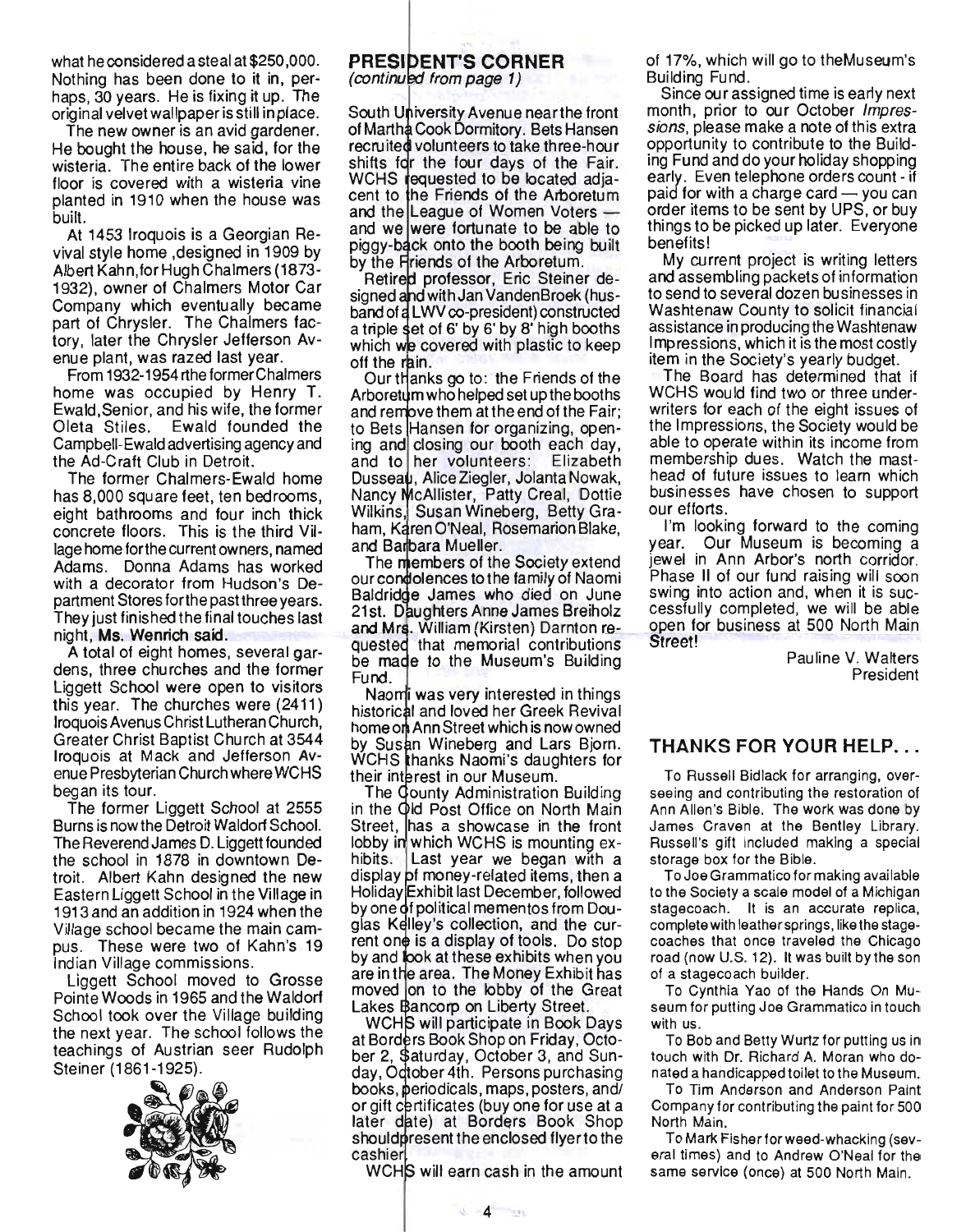# er and the contract of the contract of the contract of the contract of the contract of the contract of the contract of the contract of the contract of the contract of the contract of the contract of the contract of the con VIPS FOR DINNER AND THE TAPIOCA GOT SCORCHED

1940s members of a Quaker family because of Henry Ford's known preffrom Tecumseh were all in church—all erences—he always carried special disguise this and they couldn't. They except the mother who was in the water and ate special foods, notably had to serve it. hospital for a thyroidectomy and the soybeans." The second section of "Guess who ate all his tapioca pudoldest daughter, Mary Jane, who was Tapioca pudding was planned for ding. Henry Ford was the only one who temporarily acting as head of the house- dessert. "Tapioca pudding is wonder- finished his." hold in her mother's absence. The ful when it's good-not scorched. But

The telephone rang and it was Henry<br>Ford. Mary Jane's father and Ford Ford. Mary Jane's father and Ford HISTORY HAPPENINGS INVOLVE:<br>had collaborated on a "Dynamic Ker- OLILLTS ORAETS 125TH AND Mary Jane and Ford conversed. In the FORCE, BARN DANCE, FALL FESTIVAL AREA INDIANS<br>conversation something was said about Chelsea Historical Society: Quilt the Indians of this area at the annual where the Fords were going to eat show (40-50), 9 a.m.-5 p.m. Saturday, meeting 2-4 p.m. Sunday, September when they came out for the next wheat September 19 at the Railroad Depot, 20, at the Museum, 220 North Huron.<br>Jackson Street near Main. Election of three board members. harvest. **In the Street of Street Lines and Street of three conducts** Election of three board members.

to our house for dinner? Ford said just a videpgrapher of Ann Arbor, who was October 3, at Museum. a minute and conferred with someone commissioned to produce a compreelse, then he said, that's fine, we ac- hensive video of Manchester Village's AN 1881 COUNTY HISTORY<br>cept. There will be three of us (himself, 125th anniversary events last spring cept. There will be three of us (himself, his wife, Clara, and grandson, Henry and summer, will show segments at Ford, Second) 7:30 pm., Tuesday, September 15, at

At that, Mary Jane rushed over to the Blacksmith Shop, 324 East Main. church, sneaked in and whispered to Milan Society:7:30 p.m. third herdad, who was deep in prayer, "Guess Wednesday at Hack House, 775 County who's coming to dinner." Street.

told this story at WCHS's annual meet- membership meeting will feature a ing last May which took place in the speaker from the Yankee Air Force "Dynamic Kernels" Mill at Macon which Museum at Willow Run. Ca1l665-8077 Henry Ford built in 1944 to celebrate for time and place. The program is a  $NEED$  A SPEAKER?<br>the fifth harvest. (The mill is now owned follow up to the summer picnic when a by Hank Bednarz and Joe and Karen retired B-24 test pilot from Belleville O'Neal.) spoke.

conceivedbyPerryHayden,aTecumseh Sunday, Township Hall, State and miller. Hayden became acquainted with Ellsworth Roads. Ford when Ford restored the old Hayden Salem Society: 7:30 p.m. Thursfamily mill at Tecumseh as he did mills day, September 24 in Salem-Walker PRESIDENT NEEDS in several communities in southeast Church, Angle Road near Seven Mile. CLERICAL HELP<br>Michigan. Michigan. Annual square dance. 7:30 p.m. Sat-

pant would start by planting one cubic Eight IMile Road. Public welcome. inch of wheat. Each year the enlarging Saline Society: 7 p.m. third Wednesharvest would be replanted except one day at Senior Center, 7605 North Maple tenth which was to be sold and the Road. Mary Clark will talk about "Presincome given to charity. ervation Through Photography" Sep-

Hayden persuaded Ford to under- tember 16. write the project. Ford did and he built Webster Society: Eleventh annual the Macon mill, a new structure in old Fall Festival all day Saturday, Septemstyle, to celebrate the fifth harvest. ber 26 at Webster Corners, Webster

was coming to the Hayden's for dinner, dinner, petting zoo, hay rides, bake the whole community was a buzz, Mrs. sale,  $\phi$ eedlework exhibit, entertainment Woodward said. Everyone wanted to including a magician, the RFD Boys

neighbors. Different ladies who thought open. their culinary arts were the best volun-<br>
Ypsilanti Society: Robert Kerr, an teered to make different things for the Indiariand Civil War buff, will talk about

One Wednesday night in the early meal. They used a very simple menu the pudding was scorched. They tried<br>940s members of a Quaker family because of Henry Ford's known pref- vanilla, they tried everything to try to

# had collaborated on a "Dynamic Ker- QUILTS, CRAFTS, 125TH ANNIVERSARY, YANKEE AIR<br>nels" wheat-growing and tithing project. FOROF, RABN BANGE, FALL FEGTIVAL AREA INDIANG

Mary Jane said why don't you come Manchester Society: Lester Guest, Craft show, 9 a.m.-4 p.m. Saturday,

Mary Jane's sister, Martha Woodward, Northfield Society: The October fall follow up to the summer picnic when a

The wheat tithing project had been Pittsfield Society: 2 p.m. second

Annual square dance, 7:30 p.m. Sat-Hayden's idea was that each partici- urday, September 26, in barn at 51828

After word spread that Henry Ford Church and Farrell Roads. Pig roast have a part in it.<br>We had to borrow chairs from the planned. Restored blacksmith shop planned. Restored blacksmith shop

 $\sim$  5  $\sim$ 

There is a copy of Chapman's 1881 History of Washtenaw County for sale at Kaleidoscope Books and Collectibles at 217 South State Street. It is in excellent condition, and is signed by one of the first doctors.at St. Joseph's Hospital. The Society would be very happy if someone purchased this volume to lend or donate to the Society!

If your organization would like to hear about the Museum on Main Street, we are more than willing to oblige! Call the Society at 662-9092 to arrange a program.

My apartment has become the repository of many odds and ends of items pertaining to and/or belonging to the Historical Society, and I find I need to ask for assistance in organizing and getting these things sorted and filed. Also, since the mailing database is maintained on my computer, I would be most grateful for a volu nteer to help keep the file updated.

A volunteer who could come to the "office" for 3-4 hours once weekly over the next two to three months would certainly help to get our materials organized so that when the Museum is ready for us our materials can be moved in an orderly fashion. Please give Pauline Walters, 662-9092, a call if interested .